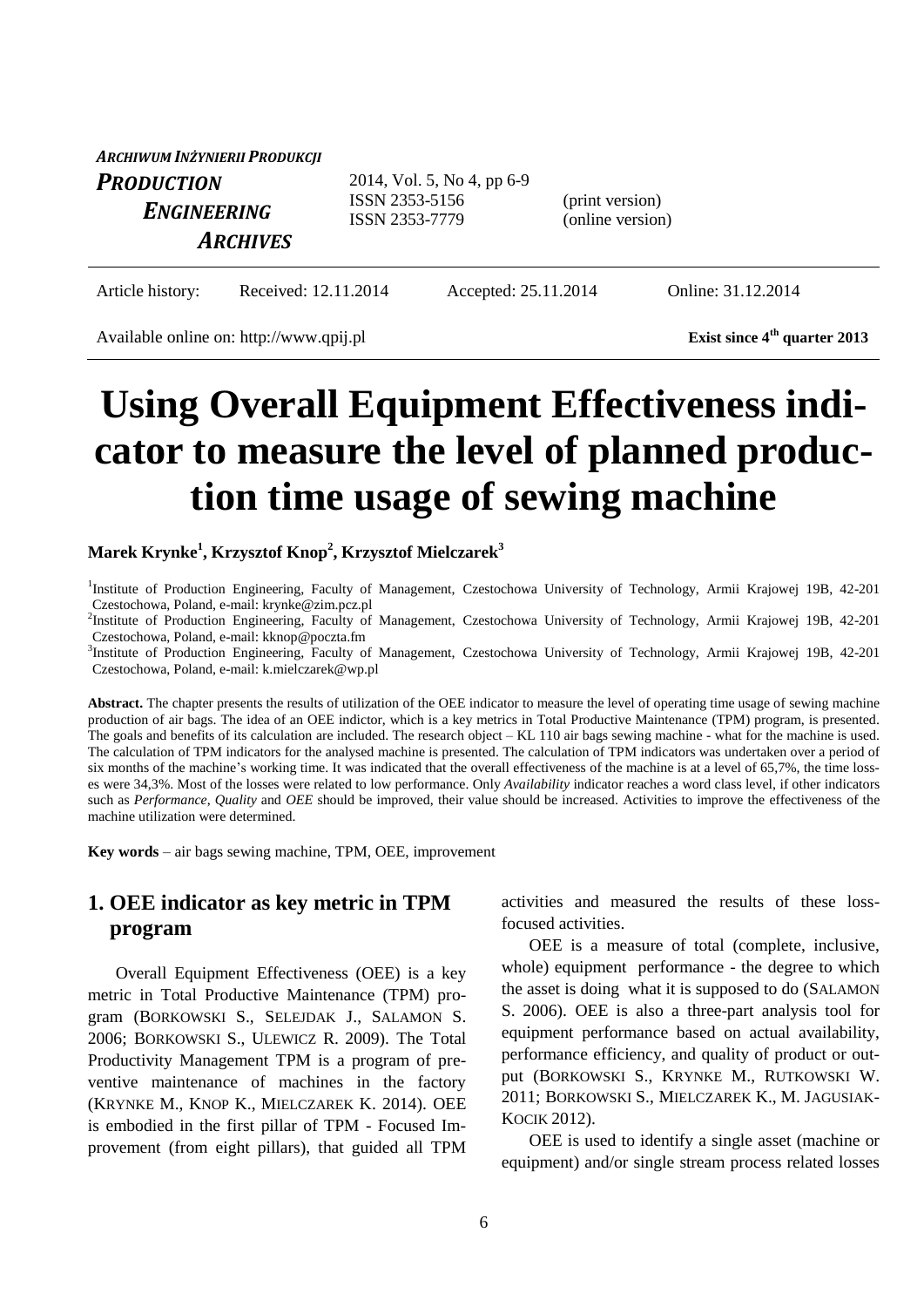for the purpose of improving total asset performance and reliability (KNOP K., SELEJDAK J., MIELCZAREK K. 2010). OEE is used to identify and categorize major losses or reasons for poor performance (KNOP K., CZAJA P., OCIEPA I. 2009). OEE provides the basis for setting improvement priorities and beginning root cause analysis. OEE is used to track and trend the improvement, or decline, in equipment effectiveness over a period of time. OEE can point to hidden or untapped capacity in a manufacturing process and lead to balanced flow. The use of OEE is also intended to develop and improve collaboration between asset operations, maintenance, purchasing, and equipment engineering to jointly identify and eliminate (or reduce) the major causes of poor performance since "maintenance" alone cannot improve OEE (WILLIAMSON R.M. 2006).

## **2. Research object – a sewing machine**

The analyzing KL 110 sewing machine is a universal sewing machine which was made in 1998 by the German KSL company. KL 110 is an innovative sewing device dedicated to precision work with medium and heavy materials. The machine is used for sewing car upholstery, airbags, safety belts and other technical textiles. The most important factor that distinguished the analysed machine from other similar devices is full automation, which allows excellent accuracy and speed, so increased productivity, quality, seamless and complete product can be observed. A view of the analysed machine is shown in Fig. 1.



*Fig. 1. KL 110 sewing machine view. Source: www.ksl-lorsch.de*

#### **3. OEE analysis for the sewing machine**

Calculation of TPM indicators was made for a period of six months, taking into account the basic technical and organizational parameters of the machine, i.e.: work in three shifts, shift working time of machine in one month - 672 hr, the standard number of staff operating on the machine - 1, the ideal cycle time to produce one product - 0.03 hr/pcs, the ideal number of products manufactured in the period of one month without any downtimes - 19200 pcs.

The results of TPM indicators for the analysed machine were shown in Table 1, based on form standard in work (KNOP K., CZAJA P., OCIEPA I. 2009).

*Table 1. Results of calculation of OEE indicators for the machine in research period of time*

| Research period [month] | <b>Total Production Time [h]</b> | Planned shut-downs [h] | <b>Planned Production Time [h]</b> | Unplanned shut-downs [h] | Operating Time [h] | Availability [%] | All products [pcs] | Standard capacity of<br>machine [pcs/hr] | machine [pcs/hr]<br>៵<br>Real capacity | Standard cycle time<br>[hr/pcs] | Real cycle time [hr/pcs] | Performance <sup>[%]</sup> | Number of scraps [pcs] | Quality [%] | $OEE$ [%]                               |
|-------------------------|----------------------------------|------------------------|------------------------------------|--------------------------|--------------------|------------------|--------------------|------------------------------------------|----------------------------------------|---------------------------------|--------------------------|----------------------------|------------------------|-------------|-----------------------------------------|
|                         | $\prec$                          | $\mathbf{r}$           | $C-A-B$                            | $D = 2D_1$               | E-C-D              | <b>DIEEE</b>     | Ü                  | Ξ                                        | $I = (G/H)^{n} 60$                     | ∽                               | $K = E/G$                | L=(G*H)/E                  | Σ                      | $N=(G-M)/G$ | $O = (F^{\alpha}L^{\alpha}N)$<br>/10000 |
| $\mathbf{1}$            | 672                              | 4.5                    | 667.5                              | 19.5                     | 648                | 97.08            | 14391              | 95.24                                    | 33.33                                  | 0.0300                          | 0.0450                   | 66.63                      | 72                     | 99.50       | 64.36                                   |
| $\mathbf{2}$            | 672                              | 32.5                   | 639.5                              | 9.5                      | 630                | 98.51            | 13984              | 95.24                                    | 33.33                                  | 0.0300                          | 0.0451                   | 66.60                      | 95                     | 99.32       | 65.16                                   |
| 3                       | 672                              | $\overline{7}$         | 665                                | 17.5                     | 647.5              | 97.37            | 14381              | 95.24                                    | 33.33                                  | 0.0300                          | 0.0450                   | 66.64                      | 119                    | 99.17       | 64.35                                   |
| $\overline{4}$          | 672                              | 17.5                   | 654.5                              | 20                       | 634.5              | 96.94            | 15473              | 95.24                                    | 33.33                                  | 0.0300                          | 0.0410                   | 73.17                      | 99                     | 99.36       | 70.48                                   |
| 5                       | 672                              | 57                     | 615                                | 25.5                     | 589.5              | 95.85            | 13031              | 95.24                                    | 33.33                                  | 0.0300                          | 0.0452                   | 66.32                      | 86                     | 99.34       | 63.15                                   |
| 6                       | 672                              | 18                     | 654                                | 40                       | 614                | 93.88            | 14617              | 95.24                                    | 33.33                                  | 0.0300                          | 0.0420                   | 71.43                      | 106                    | 99.27       | 66.57                                   |
| Σ                       | 4032                             | 136.5                  | 3896                               | 132                      | 3763.5             | 96.61            | 85877              | 95.24                                    | 33.33                                  | 0.0300                          | 0.0450                   | 68.46                      | 577                    | 99.33       | 65.70                                   |

*Source: own study*

The distribution of TPM indicators values (MIELCZAREK K., BORKOWSKI S. 2011) is shown in Figure 2.



*Fig. 2. Values distribution with the trend line of TPM indicators: a) "Availability", b) "Performance", c) "Quality", d) "OEE" for the machine in the research period. Source: own study*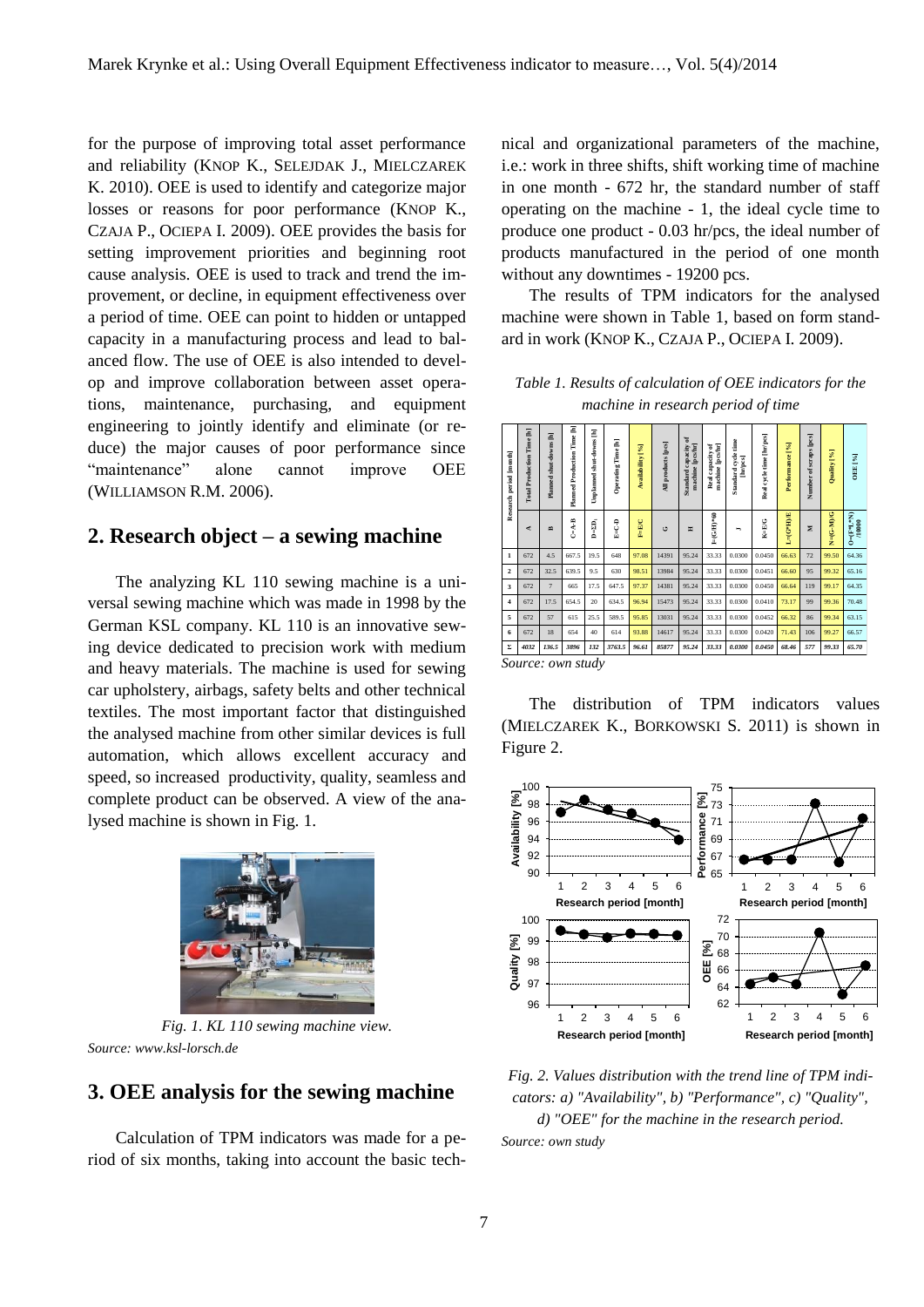From the analysis of Figure 2 we can see a decrease in the availability level of the machine during the next few months, but we can also see an increasing trend of the performance level and a stable level of quality and the increasing trend of the OEE indicator.

The structure of time losses compared to the effective production is shown in Figure 3.



*Fig. 3. Structure of time losses in relation to effective time of production. Source: own study*

Time losses accounted for only 32.1% compared to 67.9% of the effective work time, most of the losses were related to the performance, up 30.5%, in second place, with availability (1.2%), losses of quality accounted had only a 0.4% share in total losses.

The distribution of values of TPM indicators in the analysed research period is shown in Figure 4.



*Fig. 4. Distribution of overall value of TPM indicators for the machine in the research period.*

*Source: own study*

The greatest impact on the low value of OEE in the research period had performance losses (slowdown work, minor steps). The lowest impact on the total value of OEE was related to the availability and quality losses.

Fig. 5 presents the difference between the planned and actual number of products manufactured in the analysed research period by the machine.



*Fig. 5. Plan and production execution - summary of planned and actual number of goods produced on the analysed machine in a period of six months. Source: own study*

The analysis shows that the machine did not reach the target number of produced product pieces, the level of production was lower by 3727 pieces (in the best  $4<sup>th</sup>$ month) and 6169 pieces (in the worst  $5<sup>th</sup>$  month) from the target.

Comparison of particular TPM indicators for the machine in the whole research period and comparing the obtained results to the world class level of TPM values is presented in Figure 6.



*Fig. 6. Comparison of actual values of TPM indicators for the machine with the values of world class level. Source: own study*

The availability indicator of 96.6% suggests that the airbag sewing process on the analysed machine ran at 96.6% without unplanned breaks. The performance indicator of 68.5% means that the process was in 68.5% required (standard) cycle time. The quality indicator of 99.3% means that the analysed machine in produced good products this percentage of times.